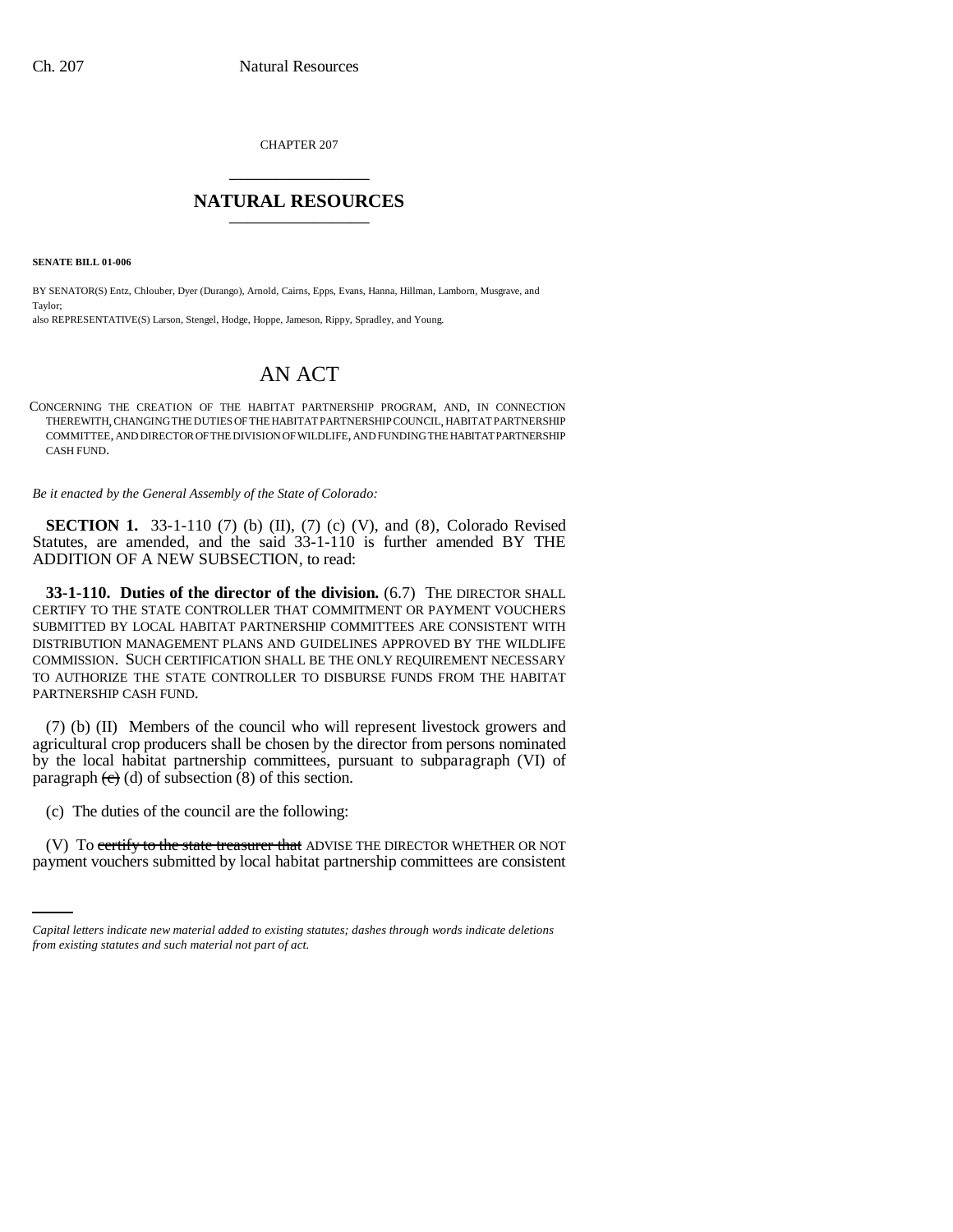with distribution management plans approved by the wildlife commission. Such certification shall be the only requirement necessary to authorize the state treasurer to disburse funds from the habitat partnership cash fund.

(8) (a) THE HABITAT PARTNERSHIP PROGRAM IS HEREBY CREATED TO ASSIST THE DIVISION OF WILDLIFE BY WORKING WITH PRIVATE LAND MANAGERS, PUBLIC LAND MANAGEMENT AGENCIES, SPORTSPERSONS, AND OTHER INTERESTED PARTIES TO REDUCE WILDLIFE CONFLICTS, PARTICULARLY THOSE ASSOCIATED WITH FORAGE AND FENCE ISSUES, AND TO ASSIST THE DIVISION OF WILDLIFE IN MEETING GAME MANAGEMENT OBJECTIVES THROUGH DUTIES AS DEEMED APPROPRIATE BY THE DIRECTOR.

 $(a)$  (b) The director, with the approval of the commission, shall have the authority to appoint a "habitat partnership committee", referred to in this section as a "committee", in any area of the state where conflicts between wildlife and rangeland PRIVATE LAND OWNERS AND managers ENGAGED IN THE MANAGEMENT OF PUBLIC AND PRIVATE LAND exist.

 $\left(\frac{b}{c}\right)$  (c) A committee shall consist of the following members: One sportsperson who purchases big game licenses on a regular basis in Colorado; three persons representing livestock growers in the area of the state in which the committee is being established; one person from each of the federal agencies that has land management responsibilities in such area of the state; and one person from the Colorado division of wildlife. All persons on any such committee shall be residents of the state of Colorado.

 $(e)$  (d) The duties of a committee are the following:

(I) To develop big game distribution management plans to resolve rangeland forage, growing hay crop, harvested crop aftermath grazing, and fence conflicts subject to commission approval;

(II) To monitor program effectiveness and to propose to the council changes in guidelines and land acquisition planning and review as appropriate;

(III) To request for the committee, on an annual basis, funds from the council consistent with the distribution management plan developed by any such committee;

(IV) To expend funds allocated by the council or acquired from other sources as necessary to implement distribution management plans;

(V) To make an annual report of expenditures and accomplishments of the committee to the council by August 15 of each year;

(VI) To nominate a person to act as a representative of agricultural livestock growers or crop producers to the habitat partnership council for the area of the state where such committee is organized;

(VII) TO REDUCE WILDLIFE AND LAND MANAGEMENT CONFLICTS AS THE CONFLICTS RELATE TO BIG GAME FORAGE AND FENCE ISSUES AND OTHER MANAGEMENT OBJECTIVES.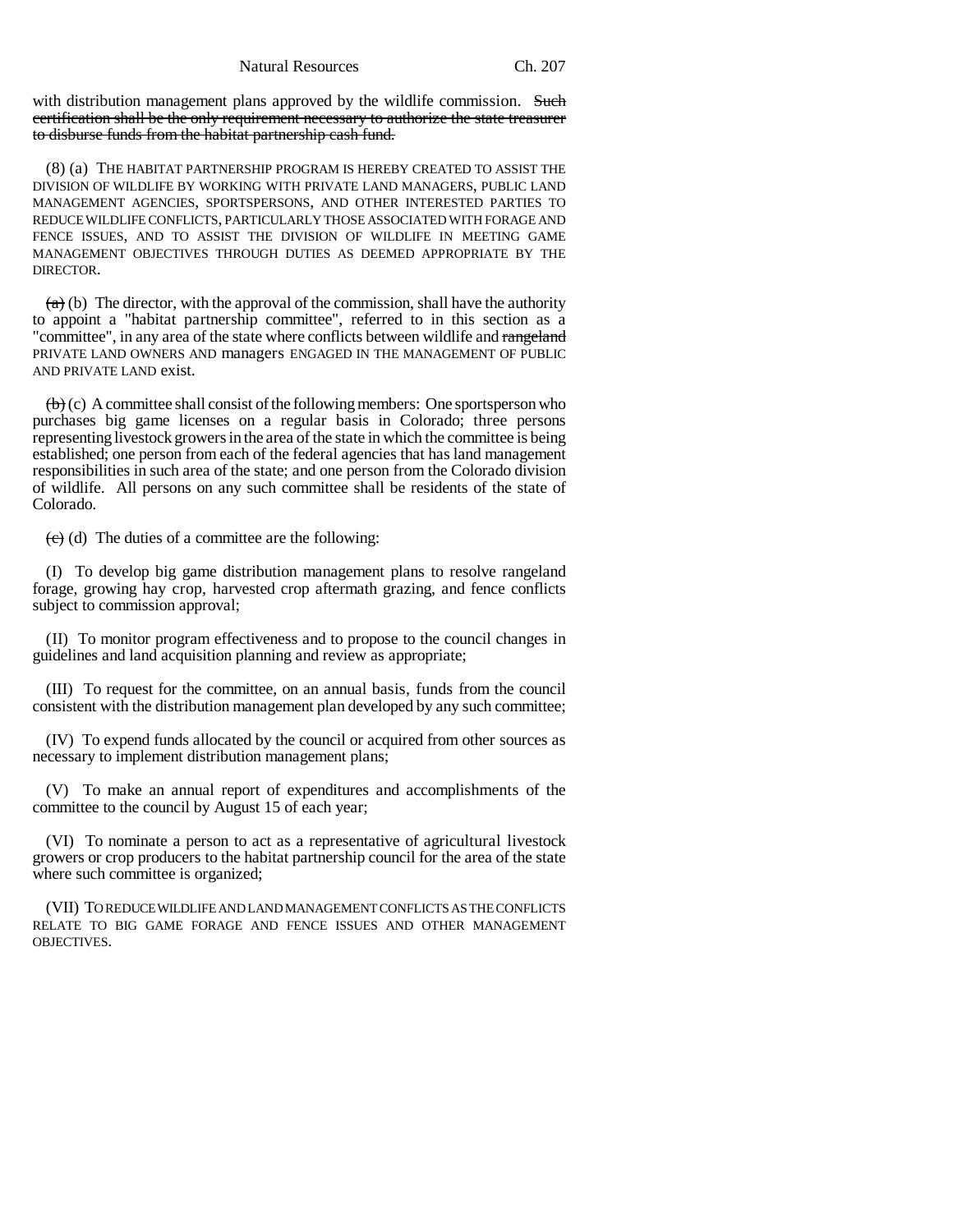### Ch. 207 Natural Resources

 $(d)$  (e) The committee shall be authorized to procure from land owners, land managers, or other providers, materials or services necessary for carrying out activities identified in the distribution management plans pursuant to subparagraph (IV) of paragraph  $\left(\frac{e}{e}\right)$  (d) of this subsection (8); except that all such procurements shall be certified as within the scope of the activities and funding levels authorized in such distribution management plans before any such procurement may be authorized.

### (e) (Deleted by amendment, p. 1727, § 1, effective June 3, 1996.)

**SECTION 2.** 33-1-112 (8) (a), Colorado Revised Statutes, is amended, and the said 33-1-112 (8) is further amended BY THE ADDITION OF A NEW PARAGRAPH, to read:

**33-1-112. Funds and cost accounting - repeal.** (8) (a) There is hereby created in the state treasury the habitat partnership cash fund. The moneys in the habitat partnership cash fund shall consist of those moneys annually appropriated to the division of wildlife TRANSFERRED FROM THE WILDLIFE CASH FUND IN ACCORDANCE WITH PARAGRAPH (e) OF THIS SUBSECTION (8) for the partnership program and any gifts, GRANTS, donations, and reimbursements made to the program from other sources. The moneys in the fund shall be used in accordance with the duties of the habitat partnership council as specified in section 33-1-110 (7) and (8), including, but not limited to, reasonable and necessary expenses incurred by council members in the fulfillment of their duties, as approved by the director. All interest derived from the investment of moneys in the habitat partnership cash fund shall be credited to the fund. Any balance remaining in the fund at the end of any fiscal year shall remain in the fund SUBJECT TO THE LIMITATIONS PROVIDED IN PARAGRAPH (e) OF THIS SUBSECTION (8).

(e) (I) ON JULY 1, 2002, AND EACH YEAR THEREAFTER, THERE SHALL BE TRANSFERRED FROM THE WILDLIFE CASH FUND TO THE HABITAT PARTNERSHIP CASH FUND AN AMOUNT EQUAL TO FIVE PERCENT OF THE NET SALES OF BIG GAME LICENSES USED IN THE GEOGRAPHIC AREAS REPRESENTED BY LOCAL HABITAT PARTNERSHIP COMMITTEES FROM THE PREVIOUS CALENDAR YEAR.

(II) ALL MONEYS IN THE HABITAT PARTNERSHIP CASH FUND SHALL BE CONTINUOUSLY APPROPRIATED TO THE DIVISION OF WILDLIFE FOR THE PURPOSE OF FUNDING THE HABITAT PARTNERSHIP PROGRAM.

(III) ANY BALANCE IN THE HABITAT PARTNERSHIP CASH FUND AT THE END OF THE FISCAL YEAR SHALL NOT EXCEED THE TOTAL AMOUNT OF THE WILDLIFE CASH FUND TRANSFER FROM THE BEGINNING OF THAT FISCAL YEAR. ANY EXCESS MONEYS SHALL REVERT TO THE WILDLIFE CASH FUND.

(IV) THIS PARAGRAPH (e) IS REPEALED, EFFECTIVE JULY 1, 2007.